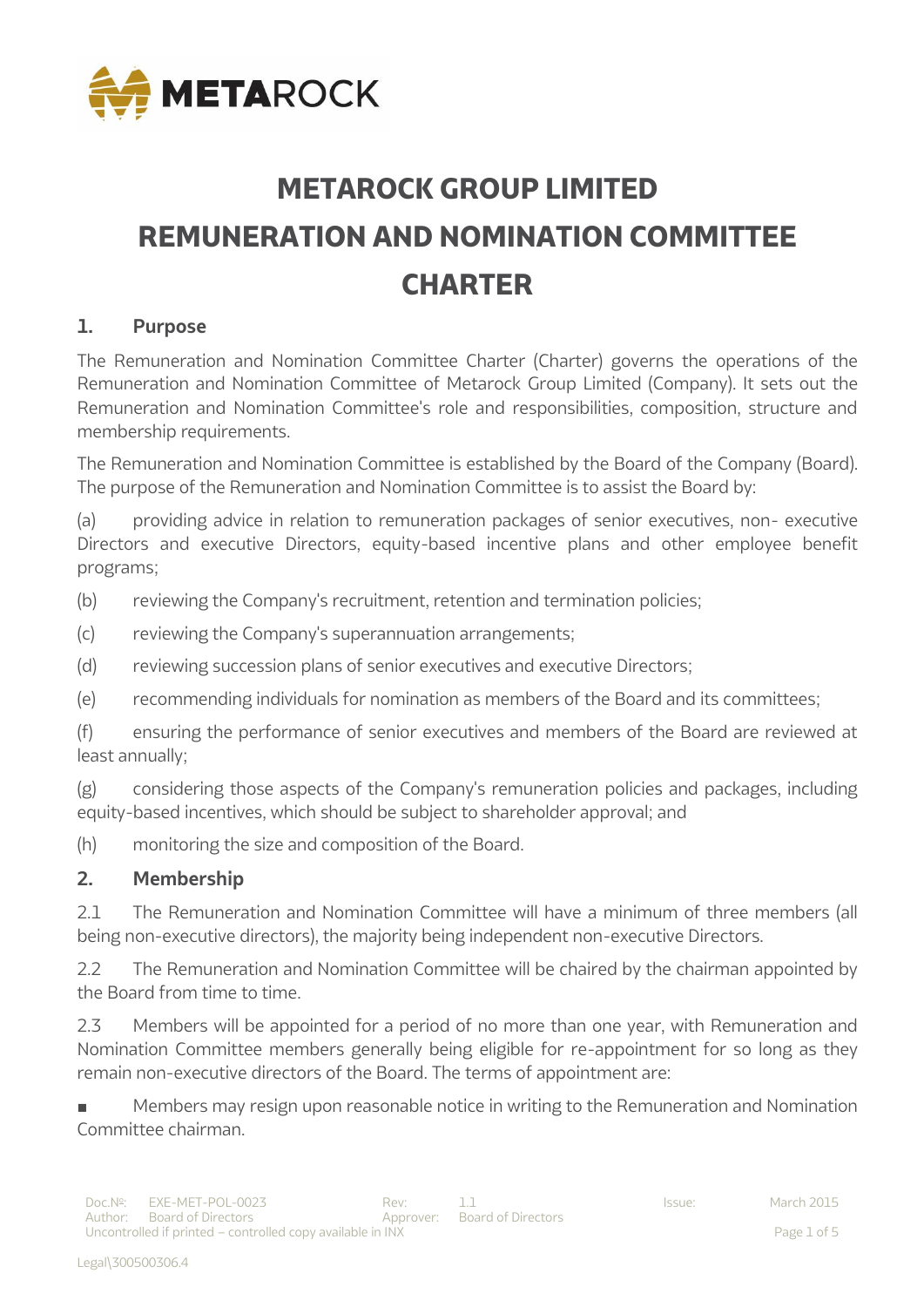

A member may from time to time be immediately removed by notice in writing under the hand of the Remuneration and Nomination Committee chairman.

Ceasing to be a director of the Board is the automatic termination of appointment as a member of the Remuneration and Nomination Committee.

# **3. Meetings**

3.1 The Remuneration and Nomination Committee will meet as often as necessary, but must meet at least twice a year and one of those meetings must take place at least two months prior to each annual general meeting.

3.2 The chairman of the Remuneration and Nomination Committee must call a meeting of the Remuneration and Nomination Committee if so requested by any Remuneration and Nomination Committee member, the Managing Director or the Company Secretary.

3.3 The Remuneration and Nomination Committee may invite other persons, such as internal specialists or external advisers, to attend meetings if considered appropriate by the chairman of the Remuneration and Nomination Committee.

3.4 The quorum necessary for a meeting of the Remuneration and Nomination Committee shall be two members, of whom at least one must be an independent Director.

# **4. Secretary**

4.1 The Company Secretary will act as the Secretary of the Remuneration and Nomination Committee and will attend all Remuneration and Nomination Committee meetings.

4.2 The Company Secretary, in conjunction with the chairman of the Remuneration and Nomination Committee, must prepare an agenda to be circulated to each Remuneration and Nomination Committee member at least two full working days prior to each meeting of the Remuneration and Nomination Committee.

4.3 The Company Secretary will distribute a meeting timetable for each forthcoming calendar year.

## **5. Reporting**

5.1 The chairman of the Remuneration and Nomination Committee must report the findings and recommendations of the Remuneration and Nomination Committee at the next Board meeting following each meeting of the Remuneration and Nomination Committee.

5.2 The minutes of all Remuneration and Nomination Committee meetings will be circulated to members of the Board by the Company Secretary.

5.3 Prior to the end of the financial year the chairman of the Remuneration and Nomination Committee may submit an annual report to the Board summarising the Remuneration and Nomination Committee's activities during the year and the Remuneration and Nomination Committee's significant results and findings.

5.4 The Remuneration and Nomination Committee must approve: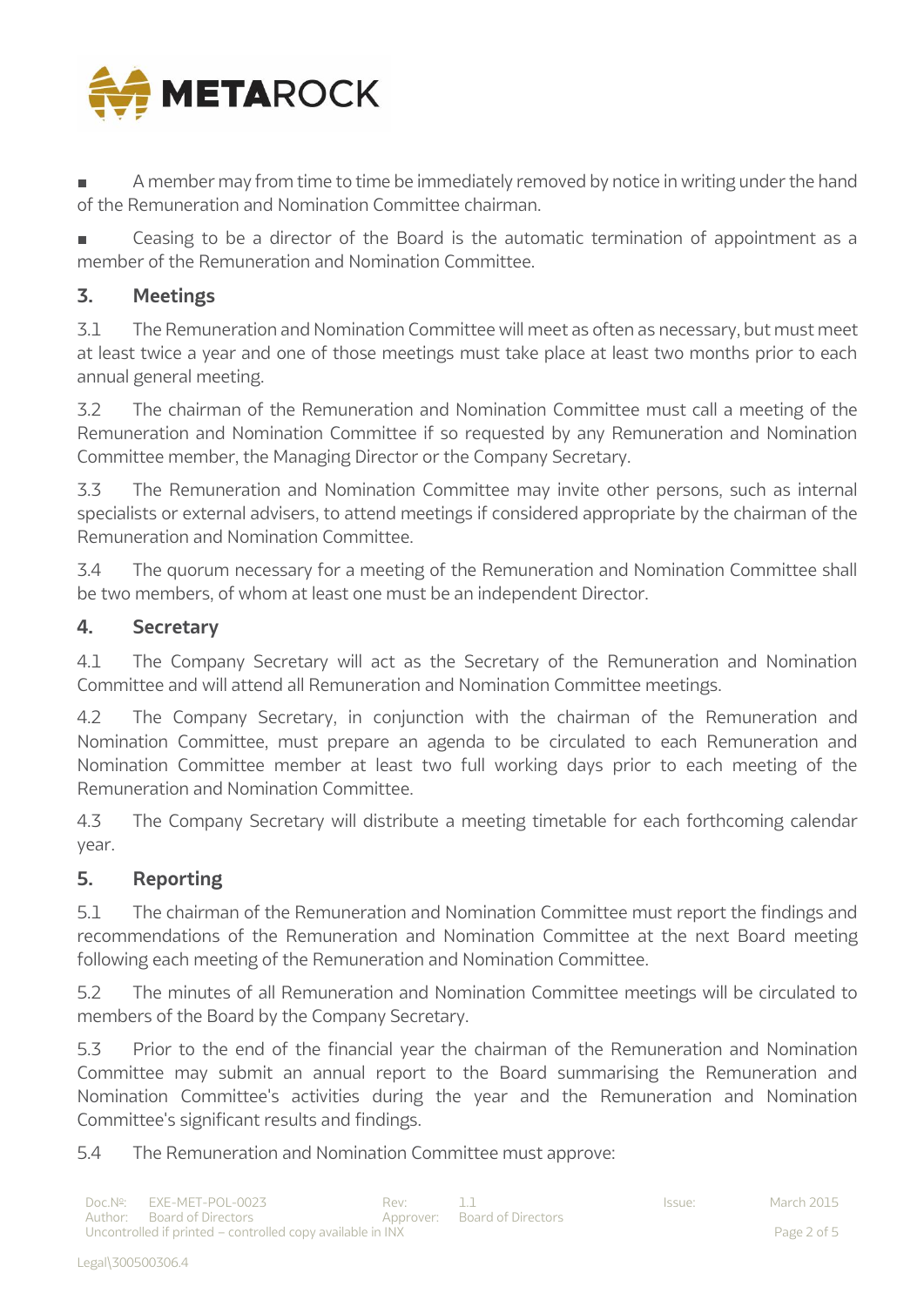

(a) the details to be published in the Company's annual report or any other statutory report or document with respect to the activities and responsibilities of the Remuneration and Nomination Committee; and

(b) any statement on the Company's remuneration policy and executive compensation disclosures that may be required by law or other regulatory requirements (including any such statement to be included in the Company's annual report).

## **6. Responsibilities**

6.1 In addition to any other matters which may be delegated to the Remuneration and Nomination Committee by the Board (including special investigations), the Remuneration and Nomination Committee is responsible for:

## Remuneration of senior executives and executive Directors

(a) regularly reviewing and making recommendations to the Board with respect to an appropriate remuneration policy including retirement benefits and termination payments (if any) for senior executives and executive Directors, ensuring that such a policy:

(i) enables the Company to attract and retain valued employees;

(ii) motivates senior executives and executive Directors to pursue the long term growth and success of the Company;

(iii) demonstrates a clear relationship between performance and remuneration; and

(iv) has regard to prevailing market conditions.

(b) regularly reviewing and making recommendations to the Board regarding the remuneration packages of senior executives and executive Directors, including (as appropriate) fixed, performancebased and equity-based remuneration, reflecting short and long term performance objectives appropriate to the Company's circumstances and goals;

(c) making recommendations to the Board with respect to the quantum of short term incentives (if any) to be paid to senior executives;

## Remuneration of non-executive Directors

(d) making recommendations as to the structure of remuneration for non-executive Directors;

(e) ensuring that fees paid to non-executive Directors are within the aggregate amount approved by shareholders and making recommendations to the Board with respect to the need for increases to this aggregate amount at the Company's annual general meeting;

#### Employee benefits and other policies

(f) making recommendations to the Board with respect to the implementation and operation of equity-based incentive plans and other employee benefit programs;

(g) regularly reviewing the Company's recruitment, retention and termination policies;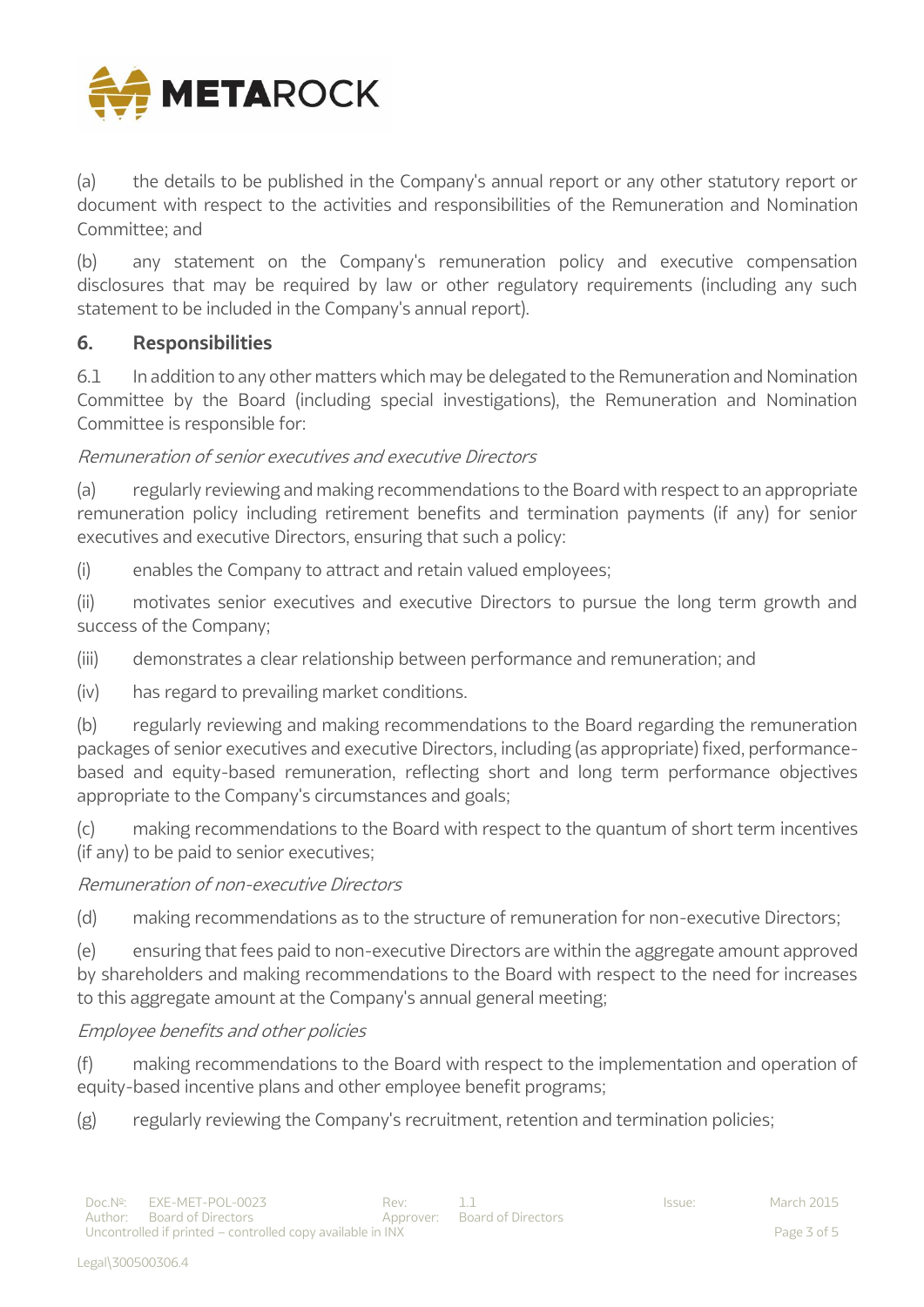

## **Superannuation**

(h) regularly reviewing and providing advice to the Board in relation to the Company's superannuation arrangements;

#### Succession plans

#### Senior executives and executive Directors

(i) reviewing succession plans of senior executives and executive Directors on a regular basis to maintain an appropriate balance of skills, experience and expertise in the management of the Company and providing advice to the Board accordingly;

#### Board

(j) reviewing Board succession plans on a regular basis to maintain an appropriate balance of skills, experience and expertise on the Board and providing advice to the Board accordingly;

#### New Directors

(k) developing a policy and procedures for the selection and appointment of Directors;

(l) identifying individuals who may be qualified to become Directors, having regard to such factors as the Remuneration and Nomination Committee considers appropriate, including judgement, skill, diversity, experience with business and other organisations of a comparable size, the interplay of the candidate's experience with the experience of other Board members, the extent to which the candidate would be a desirable addition to the Board and any Board Committee, and the Corporate Governance Principles and Recommendations of the ASX Corporate Governance Council (Guidelines);

(m) ensuring an effective induction program is available to new Directors to ensure they understand their responsibilities and the business activities of the Company;

(n) ensuring that an effective orientation program for new Directors is in place, and regularly reviewing its effectiveness;

#### Board Committees

(o) identifying Directors qualified to fill vacancies on Board Committees and making recommendations to the Board accordingly, having regard to such factors as the Remuneration and Nomination Committee considers appropriate, including the terms of reference of the particular Board Committee the Director's experience, the interplay of the Director's experience with the experience of other Board Committee members and the Guidelines;

#### Performance

#### Senior executives and executive Directors

(p) developing and implementing a plan for identifying, assessing and enhancing competencies of senior executives and executive Directors;

(q) ensuring that the performance of each senior executive and executive Director is evaluated at least annually;

#### Board

Doc.N o : EXE-MET-POL-0023 Rev: 1.1 Issue: March 2015 Author: Board of Directors **Approver:** Board of Directors Uncontrolled if printed – controlled copy available in INX Page 4 of 5

Legal\300500306.4